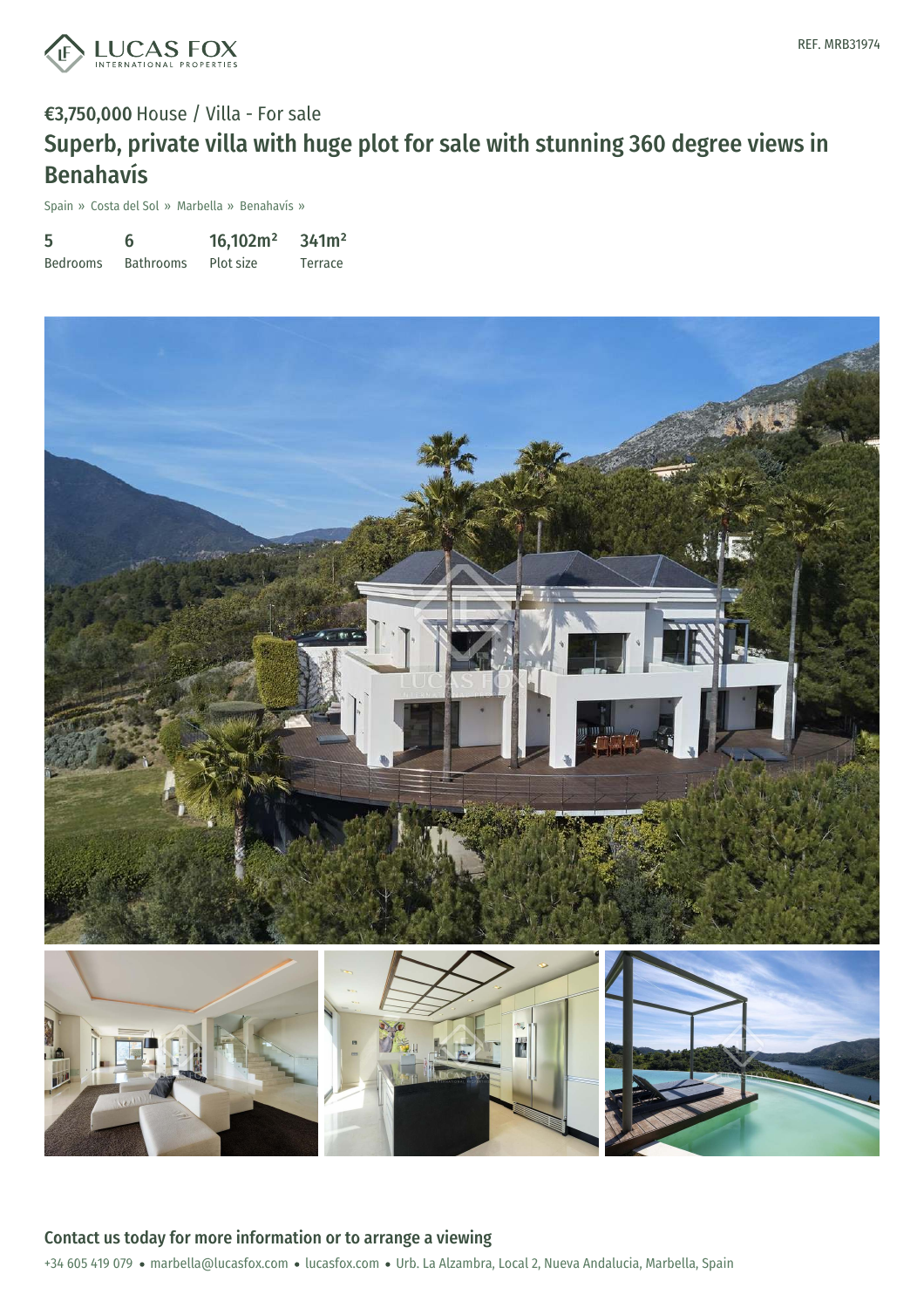

## €3,750,000 House / Villa - For sale Superb, private villa with huge plot for sale with stunning 360 degree views in Benahavís

Spain » Costa del Sol » Marbella » Benahavís »

5 Bedrooms 6 Bathrooms 16,102m² Plot size 341m² Terrace

#### **OVERVIEW**

A stunning villa is located in the idyllic area of Istan, just a few minutes' drive from Puerto Banus. South-west facing, on a huge plot over 16,000 m² offering privacy and peace, in a protected environment with spectacular views over the Mediterranean.

With ample space it is a 5-bedroom, 6-bathroom villa.

This wonderful modern villa offers a wholly spacious living and dining areas with a gas fireplace and access to large terraces of high-quality pressed bamboo and offers panoramic views.

The open-plan fully-fitted kitchen is complete with Gaggenau appliances, the guest toilet and one guest bedroom en suite.

The upper floor consists of hallway entrance, master bedroom with dressing en suite and extra sitting salon currently used as an office as well as one guest bedroom with en-suite bathroom.

The lower floor offers two guest bedrooms each with en suite as well as a cinema room for 15 people, a wine cellar and storage rooms. There is additional extra space which could be used to do a fitness room, gym, spa or staff quarters.

The drive area offers outside parking with the possibility to add a carport for up to three cars.

The large private pool is [built](mailto:marbella@lucasfox.com) with chill out [areas](https://www.lucasfox.com) to get the most from the stunning views.



[lucasfox.com/go/mrb31974](https://www.lucasfox.com/go/mrb31974)

Mountain views, Sea views, Garden, Swimming pool, Gym, Private garage, Natural light, Communal terrace, Parking, Underfloor heating, Air conditioning, Alarm, Balcony, Built-in wardrobes, Double glazing, Equipped Kitchen, Exterior, Fireplace, Home cinema, Storage room, Utility room, Views

### Contact us today for more information or to arrange a viewing

+34 605 419 079 · marbella@lucasfox.com · lucasfox.com · Urb. La Alzambra, Local 2, Nueva Andalucia, Marbella, Spain